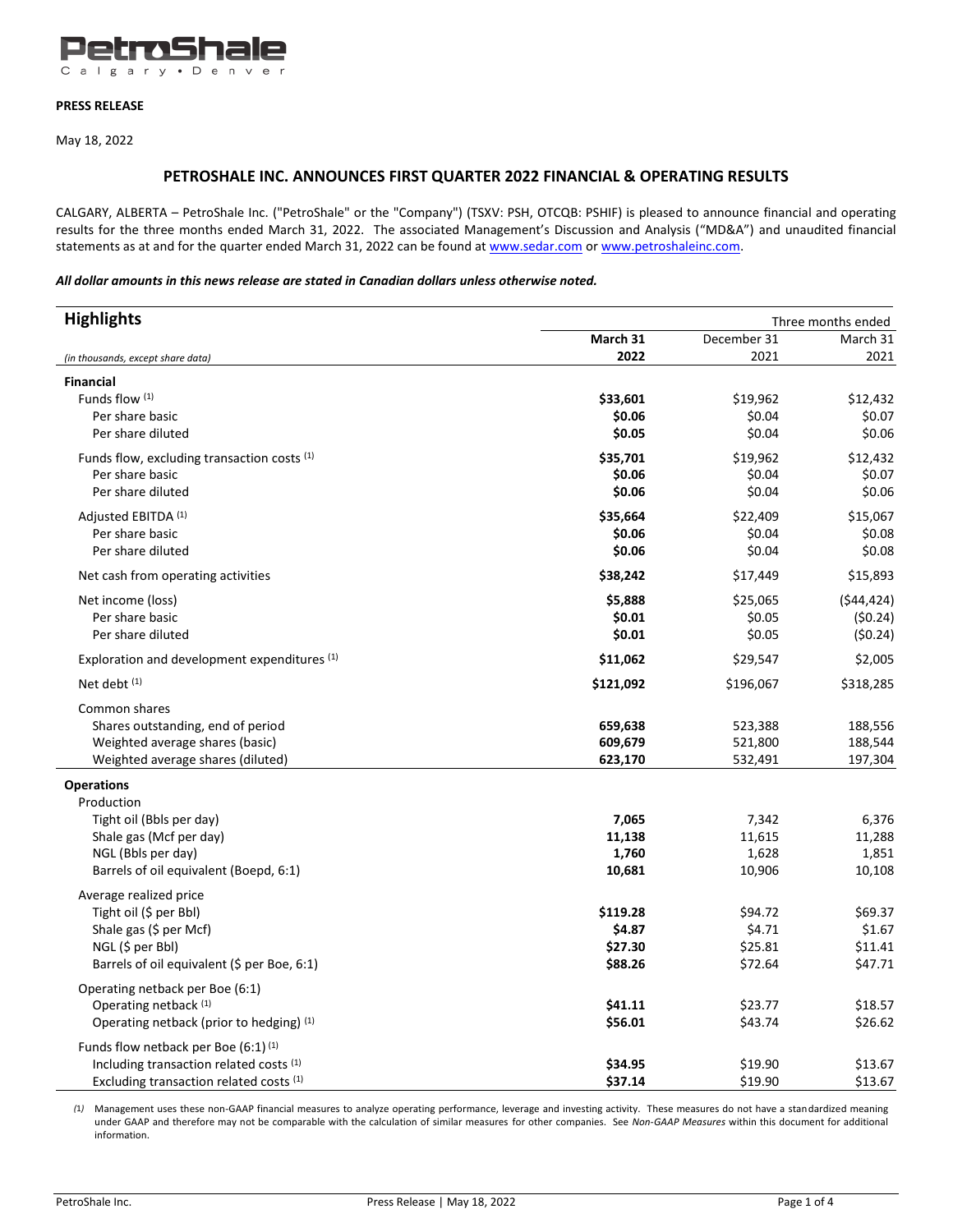## **MESSAGE TO SHAREHOLDERS**

The first quarter of 2022 marked the beginning of PetroShale's transition to a new business strategy with a focus on the Company's long-term objectives of delivering disciplined growth, while enhancing financial flexibility.

During the quarter, PetroShale appointed a new management team (the "New Management Team"), led by Brett Herman as President & Chief Executive Officer, Jason Skehar as Chief Operating Officer, Marvin Tang as Vice President, Finance & Chief Financial Officer, Anthony Baldwin as Vice President, Business Development, Sandy Brown as Vice President, Geosciences, Kristine Lavergne as Vice President, Engineering, and Shane Manchester as Vice President, Operations. The New Management Team has a successful track record of creating long-term shareholder value through the execution of a disciplined and integrated strategy of acquiring and developing assets.

Concurrent with the appointment of the New Management Team, PetroShale successfully raised total gross proceeds of \$54.5 million from an equity offering, which included a direct investment of \$9.5 million by the New Management Team. Proceeds from the financing were used to reduce debt levels, positioning the Company to execute on a disciplined corporate strategy of accretive acquisitions and responsibly developing PetroShale's highquality light oil-weighted assets in North Dakota.

PetroShale maintained a disciplined approach to operations, capital allocation and cost control in the first quarter amid a strengthening commodity price environment. The Company invested \$11.1 million in exploration and development expenditures<sup>1</sup> during the period which was largely directed to the construction of a multi-well oil facility and completion of one gross well (0.5 net), and was designed to manage the pace of development while targeting free funds flow<sup>1</sup> generation for continued debt reduction.

The Company's achievements in the first quarter of 2022 include:

- Realized average production of 10,681 boepd compared to 10,906 boepd in the fourth quarter of 2021 and 10,108 boepd in the first quarter of 2021;
- Increased operating netback<sup>1</sup> prior to hedging by 28% to \$56.01 per Boe compared to \$43.74 in the fourth quarter of 2021 and 110% compared to \$26.62 per Boe in the first quarter of 2021;
- Generated quarterly funds flow<sup>1</sup> of \$33.6 million, relative to \$20.0 million in the fourth quarter of 2021 and \$12.4 million in the first quarter of 2021;
- Generated funds flow per share of \$0.06 compared to \$0.04 in the fourth quarter of 2021 and \$0.07 in the first quarter of 2021;
- Invested \$11.1 million in exploration and development expenditures<sup>1</sup> on funds flow<sup>1</sup> of \$33.6 million, representing a payout ratio<sup>1</sup> of 33%;
- Successfully raised total gross proceeds of \$54.5 million from a private placement equity offering; and
- Reduced net debt<sup>1</sup> to \$121.1 million at March 31, 2022, from \$196.1 million at December 31, 2021 and \$318.3 million at March 31, 2021.

### **OPERATIONAL UPDATE**

In the first quarter of 2022, the Company invested \$11.1 million, which resulted in the completion of one gross (0.5 net) well that was drilled in 2021, along with the construction of a multi-well oil facility that will support ongoing operations.

PetroShale's production averaged 10,681 boepd in the first quarter, a 6% increase from 10,108 boepd during the same period in 2021 and a reduction of 2% from fourth quarter 2021 production of 10,906 boepd, reflecting the Company's efforts to stabilize the overall corporate decline rate.

As a result of the average production volumes coupled with higher operating netbacks, the Company generated \$33.6 million of funds flow<sup>1</sup> during the first quarter of 2022, of which \$11.1 million was invested in exploration and development expenditures<sup>1</sup> driving a conservative payout ratio<sup>1</sup> of 33%. Free funds flow<sup>1</sup> was allocated to debt repayment and strengthening the balance sheet.

PetroShale exited the first quarter of 2022 with net debt of \$121.1 million, a reduction of 38% compared to the fourth quarter of 2021 and a decrease of 62% from the first quarter of 2021.

PetroShale's lower-risk North Dakota assets are characterized by compelling rates of return driven by robust operating netbacks, strong initial production rates and high estimated ultimate recoveries. With a corporate production decline profile estimated at approximately 30% for 2022, coupled with high operating netbacks, the Company's assets yield significant free funds flow<sup>1</sup> in the current commodity price environment. Consistent with the corporate strategy, PetroShale intends to allocate free funds flow<sup>1</sup> to continued debt repayment, positioning for ongoing expansion of the Company's production, reserves base and overall asset value.

<sup>&</sup>lt;sup>1</sup> See "Non-GAAP Measures" within this press release.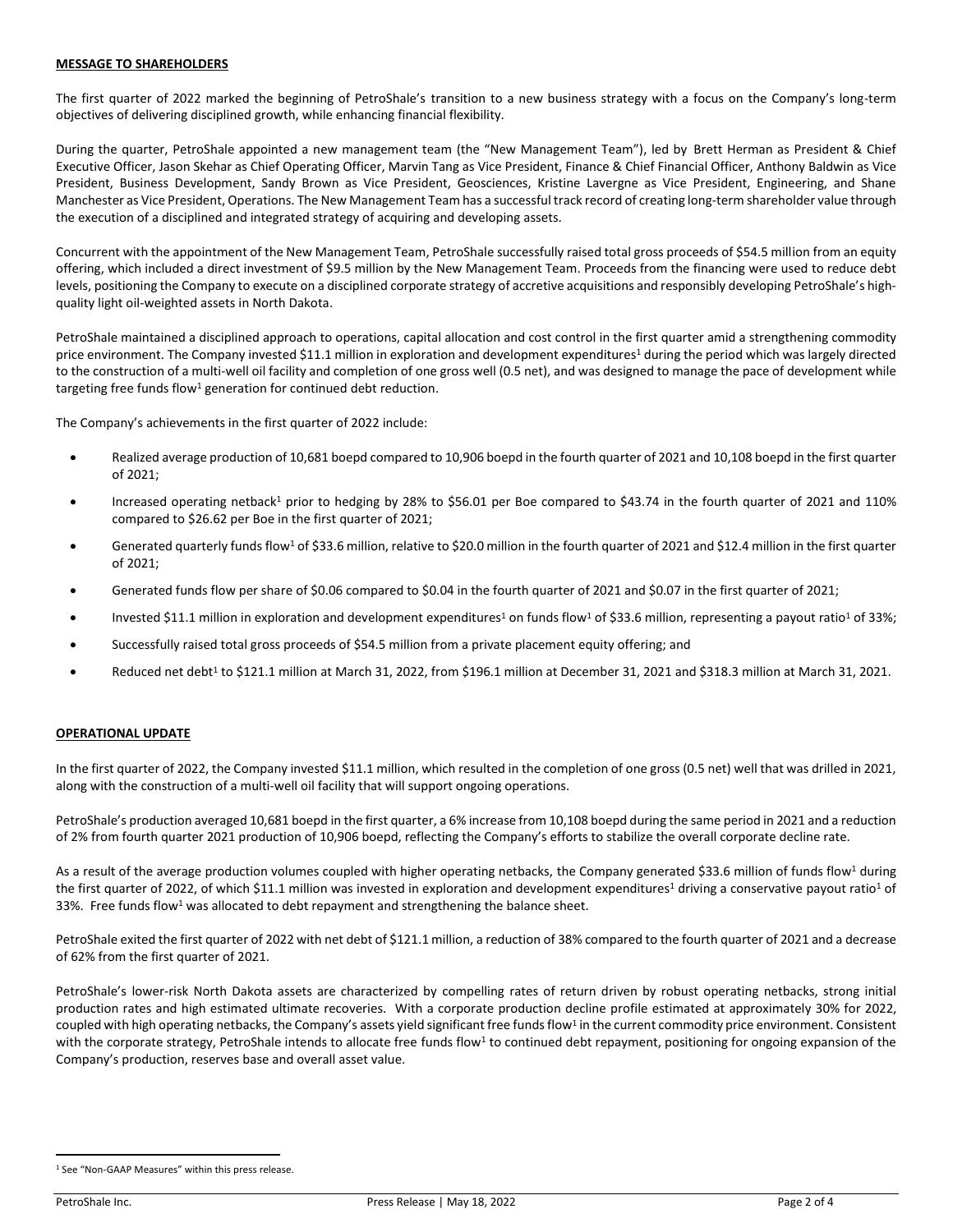### **OUTLOOK AND SUSTAINABILITY**

The New Management Team is pleased with the Company's achievements year to date in 2022 and the ongoing performance of PetroShale's highquality asset base. The Company's assets offer stable production volumes, robust operating netbacks<sup>1</sup> and free funds flow<sup>1</sup> generation in the current price environment that can be directed to strengthening the balance sheet. The Company will continue to execute a disciplined development program by investing within funds flow<sup>1</sup>, thereby positioning for longer-term sustainability. In addition, PetroShale remains committed to operational excellence and prioritizing strong environmental, social and governance ("ESG") principles as pillars of the Company's strategy.

Based on a 2022 capital expenditure budget of US\$45 million, the Company anticipates drilling 6.8 net wells, targeting light oil opportunities where PetroShale has realized strong well performance in previous drilling programs. The budget also includes the construction of the multi-well oil facility to support ongoing operations as mentioned above.

As PetroShale establishes enhanced financial flexibility, the New Management Team has the opportunity to consider a variety of capital allocation options, including debt repayment, accretive growth or a return of capital to shareholders. As the final stage in the Company's transformation and new strategy, PetroShale's shareholders will be asked to approve a change of the Company's name to "Lucero Energy Corp." at the upcoming Annual General Meeting of shareholders to be held May 19, 2022. Subsequent to the shareholder meeting, the Company anticipates that the ticker symbol on TSX Venture Exchange will be changed to "LOU", with further details to be provided.

Following are key operational, financial and guidance metrics for PetroShale:

| <b>Production Guidance</b>                         | 2022E Average: $10,500 - 11,000$ boepd (85% light oil and liquids)<br>2022E Exit: 11,000 boepd (85% light oil and liquids) |
|----------------------------------------------------|----------------------------------------------------------------------------------------------------------------------------|
| Total Proved plus Probable Reserves <sup>(1)</sup> | ~72 MMboe (85% light oil and liquids)                                                                                      |
| Development Inventory                              | >45 net undrilled locations                                                                                                |
| <b>Sustainability Assumptions</b>                  | Corporate Production Decline: 30% (2022E)<br>Capital Efficiency <sup>(2),(3)</sup> : ~C\$17,000/boepd (IP 365)             |
| 2022 Capital Program <sup>(3)</sup>                | US\$45 million (~C\$58 million)                                                                                            |
| Net Debt as at March 31, 2022                      | C\$121 million                                                                                                             |
| <b>Common Shares Outstanding (basic)</b>           | 660 million                                                                                                                |

*(1) All reserves information in this press release are gross Company reserves, meaning PetroShale's working interest reserves before deductions of royalties and*  before consideration of PetroShale's royalty interests. The reserve information for PetroShale in the foregoing table is derived from the independent engineering *report effective December 31, 2021 prepared by NSAI evaluating the oil, NGL and natural gas reserves attributable to all of the Company's properties.*

*(2) Capital efficiency is a measure of all-in corporate forecast capital expenditures divided by forecast production additions.*

*(3) Assumes a foreign exchange rate of US\$1.00 = CDN\$1.29.*

For further information please contact:

**Brett Herman** President and Chief Executive Officer PetroShale Inc. Telephone: (825) 509-4480 Email: info@petroshaleinc.com **Marvin Tang** Vice President, Finance and Chief Financial Officer PetroShale Inc. Telephone: (825) 509-4480 Email: info@petroshaleinc.com

### **READER ADVISORIES**

#### *Forward Looking Statements*

*This press release contains forward‐looking statements and forward‐looking information (collectively "forward‐looking information") within the meaning of applicable securities laws relating to the Company's plans, strategy, business model, focus, objectives and other aspects of PetroShale's anticipated future operations and financial, operating and drilling and development plans and results, including, expected future production, production mix, reserves, drilling inventory, net debt, funds flow, operating netbacks, decline rate and decline profile, product mix, capital expenditure program, capital efficiencies, and commodity prices. In addition, and without*  limiting the generality of the foregoing, this press release contains forward-looking information regarding: the focus and allocation of PetroShale's 2022 capital budget; *anticipated average and exit production rates, available free funds flow, management's view of the characteristics and quality of the opportunities available to the Company; PetroShale's dividend policy and plans; and other matters ancillary or incidental to the foregoing.* 

*Forward‐looking information typically uses words such as "anticipate", "believe", "project", "target", "guidance", "expect", "goal", "plan", "intend" or similar words suggesting future outcomes, statements that actions, events or conditions "may", "would", "could" or "will" be taken or occur in the future. The forward‐looking*  information is based on certain key expectations and assumptions made by PetroShale's management, including expectations concerning prevailing commodity prices, exchange rates, interest rates, applicable royalty rates and tax laws; capital efficiencies; decline rates; future production rates and estimates of operating costs; *performance of existing and future wells; reserve and resource volumes; anticipated timing and results of capital expenditures; the success obtained in drilling new wells; the sufficiency of budgeted capital expenditures in carrying out planned activities; the timing, location and extent of future drilling operations; the state of the economy* 

<sup>1</sup> See "Non-GAAP Measures" within this press release.